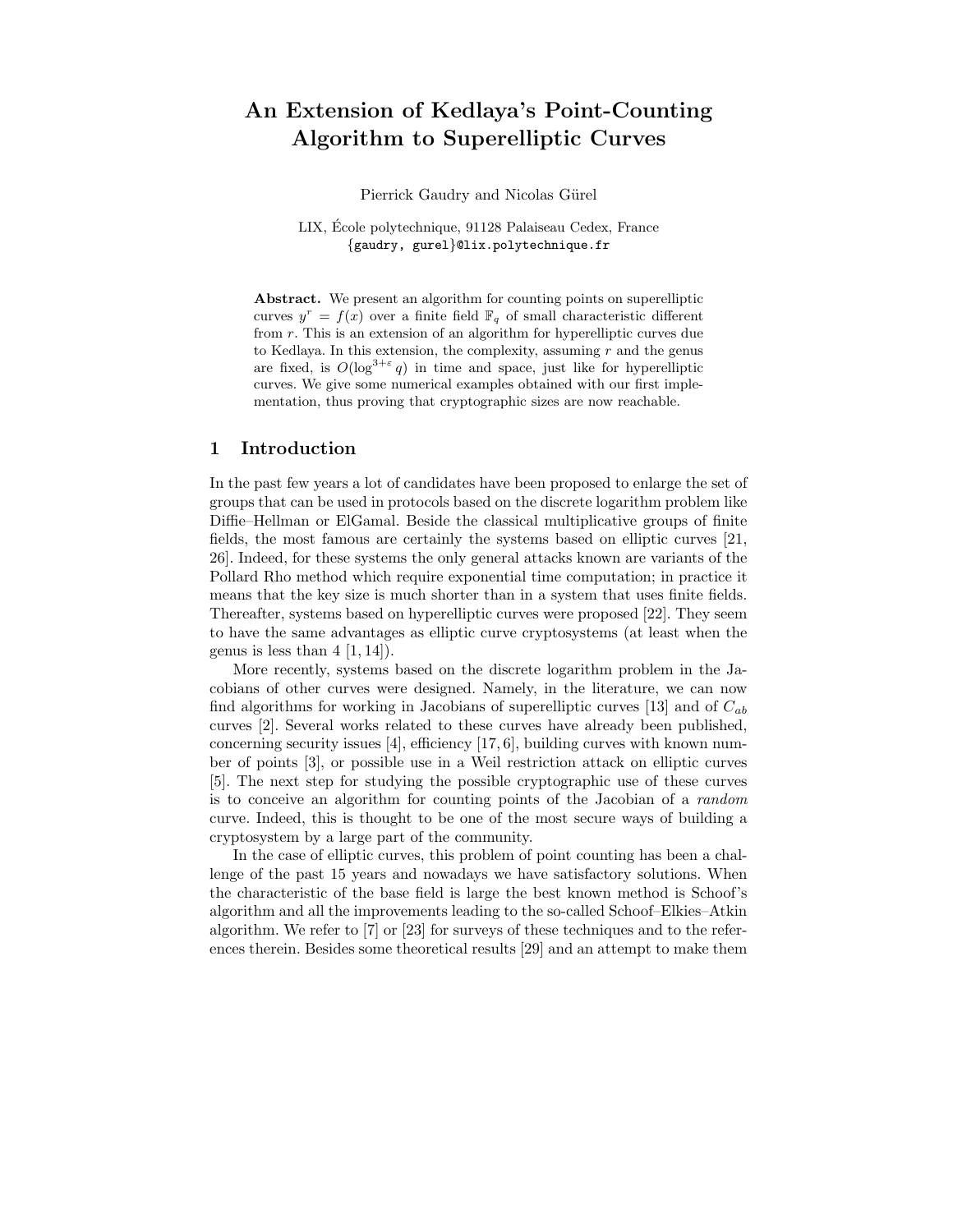practical [15], extending the SEA algorithm to higher genus has not yet proven to be enough for cryptographic sizes. The situation is quite different in small characteristic: two years ago, Satoh  $[32]$  showed that p-adic methods using the canonical lift could lead to an algorithm asymptotically faster than SEA. Some work has been done consequently on the subject to extend it to characteristic 2 [33, 9], to implement it and obtain new records [9], to use less memory [34], and to combine it with an early-abort strategy for generating secure curves [10]. Mestre, Harley and Gaudry recently proposed a related algorithm, based on the arithmetic-geometric mean, for elliptic curves and hyperelliptic curves of genus 2 in characterstic 2; a nice feature of this technique is that it does not explicitly make use of  $j$ -invariants, of modular equations nor of Vélu-type formulae, and these had previously been the main obstructions to generalizing beyond the elliptic case. However, the AGM method does not seem to extend easily to non-hyperelliptic curves. Another approach, also using p-adic methods but not based on canonical lifting, has been proposed by Kedlaya [18]. His method applies to hyperelliptic curves in small odd characteristic. The complexity in time is  $O(\log^{3+\epsilon} q)$ , for curves over  $\mathbb{F}_q$  of fixed genus, i.e. the same as all the variants of Satoh's method and the complexity in space is  $O(\log^3 q)$  which is the same as Satoh's original algorithm, but bad compared to the algorithm of [34] or AGM.

The contribution of this paper is twofold: firstly we show that Kedlaya's algorithm can be extended in a rather straightforward way to superelliptic curves; secondly we report some results obtained with our first implementation written in Magma. To our knowledge, these are the first published point counting computations for random hyperelliptic and superelliptic curves of cryptographic sizes.

The paper is organized as follows: after recalling some basics about curves and p-adic numbers, we describe Kedlaya's original algorithm and show how to adapt it for superelliptic curves. Then we give some more details on the way these algorithms can be handled in practice and we estimate the complexity. We conclude by numerical examples and remarks about the use of these curves in cryptography.

# 2 Background on Algebraic Curves and *p*-adic Number Rings

In this section, we recall some basic facts about algebraic curves over finite fields and p-adic numbers. We shall not give precise definitions and we refer the reader to classical books on the subject ([12, 20, 19, 24] for instance).

### 2.1 Hyperelliptic and Superelliptic Curves

Let  $\mathbb{F}_q$  be a finite field with  $q = p^n$  elements. We shall consider only two types of curves over  $\mathbb{F}_q$ , namely hyperelliptic and superelliptic curves.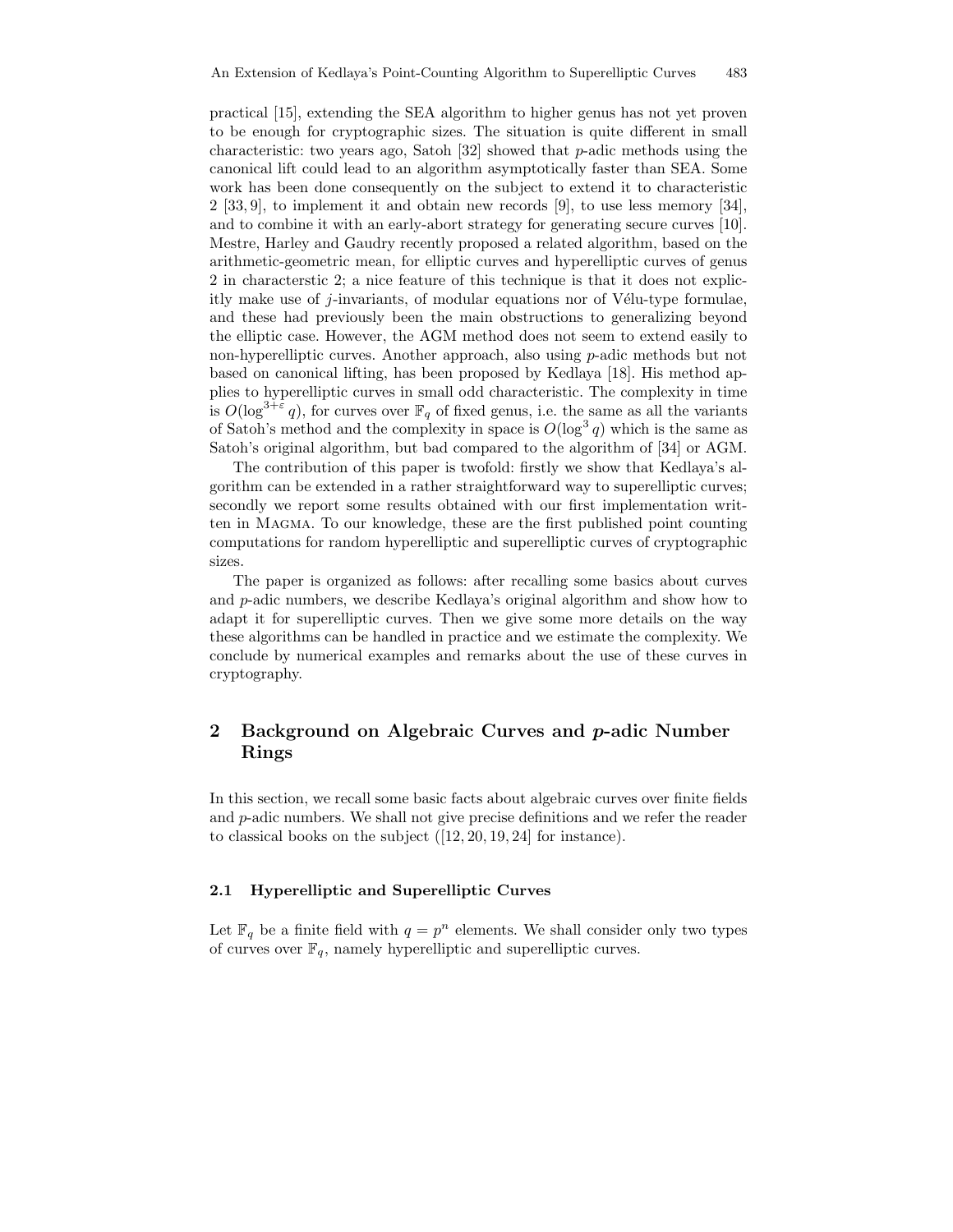**Definition 1** A superelliptic curve is a plane curve  $\mathcal C$  which admits an affine equation of the form

$$
y^r = f(x),
$$

where  $r$  is a prime different from  $p$  and  $f$  is monic, squarefree of degree  $d$  coprime to r.

With such a definition,  $\mathcal C$  is non-singular in its affine part, and admits a unique place of degree 1 at infinity. Moreover its genus is given by  $g = \frac{(d-1)(r-1)}{2}$  $\frac{r-1}{2}$ .

Definition 2 In characteristic different from 2, a hyperelliptic curve is a superelliptic curve whose equation is of the form  $y^2 = f(x)$ , with  $r = 2$  and f of degree  $2g + 1$ .

Note that there exists a more general definition of hyperelliptic curves which do not exclude the case of characteristic 2. But the algorithms we will describe work only for this particular case.

Let  $\mathcal C$  be a superelliptic curve of genus q. Associated to this curve, one can define its *Jacobian*, noted  $J(\mathcal{C})$ , which is a finite abelian group. In the past few years, several algorithms were developed to compute explicitly in this group [13, 2, 17, 6. The next step is to study the order of  $J(\mathcal{C})$ . For this the q-th power Frobenius endomorphism and its characteristic polynomial  $\chi(T)$  are key tools. More precisely,  $\chi(T)$  can be written as

$$
\chi(T) = \sum_{i=0}^{2g} a_i T^i
$$
, with  $a_{2g} = 1$ ,  $a_i = q^{g-i} a_{2g-i}$  for  $i = 0, ..., g-1$ ,

and all its roots have absolute value  $\sqrt{q}$ . This is essentially the Riemann Hypothesis for zeta functions of curves. For us, the interesting fact is that  $\#J(\mathcal{C}) = \chi(1)$ . Our goal in this paper is to compute  $\chi(T)$  and to obtain  $\#J(\mathcal{C})$  as a byproduct.

### 2.2 The Ring  $\mathbb{Z}_q$

Let K be the (unique up to isomorphism) unramified extension of degree  $n$  of  $\mathbb{Q}_p$ ; its residual field is  $\mathbb{F}_q$ . We denote by  $\mathbb{Z}_q$  the ring of integers of K. In order to construct it, we can start with the polynomial  $\overline{P}(t)$  which defines  $\mathbb{F}_q$  as an algebraic extension of  $\mathbb{F}_p$ ; we then consider the extension

$$
\mathbb{Z}_q := \mathbb{Z}_p[t]/(P(t)),
$$

where the polynomial  $P(t)$  is obtained from  $\overline{P}(t)$  by lifting trivially its coefficients to p-adic integers. In practice, an element z of  $\mathbb{Z}_q$  can be represented as a polynomial  $z = z_{n-1}t^{n-1} + z_{n-2}t^{n-2} + \cdots + z_1t + z_0$  taken modulo  $P(t)$  and where the  $z_i$  are integers modulo a power of p called the precision at which the computation is done.

It can be shown that the Galois group of K over  $\mathbb{Q}_p$  is cyclic. We will denote by  $\sigma$  the unique generator, also called Frobenius, of this Galois group that reduces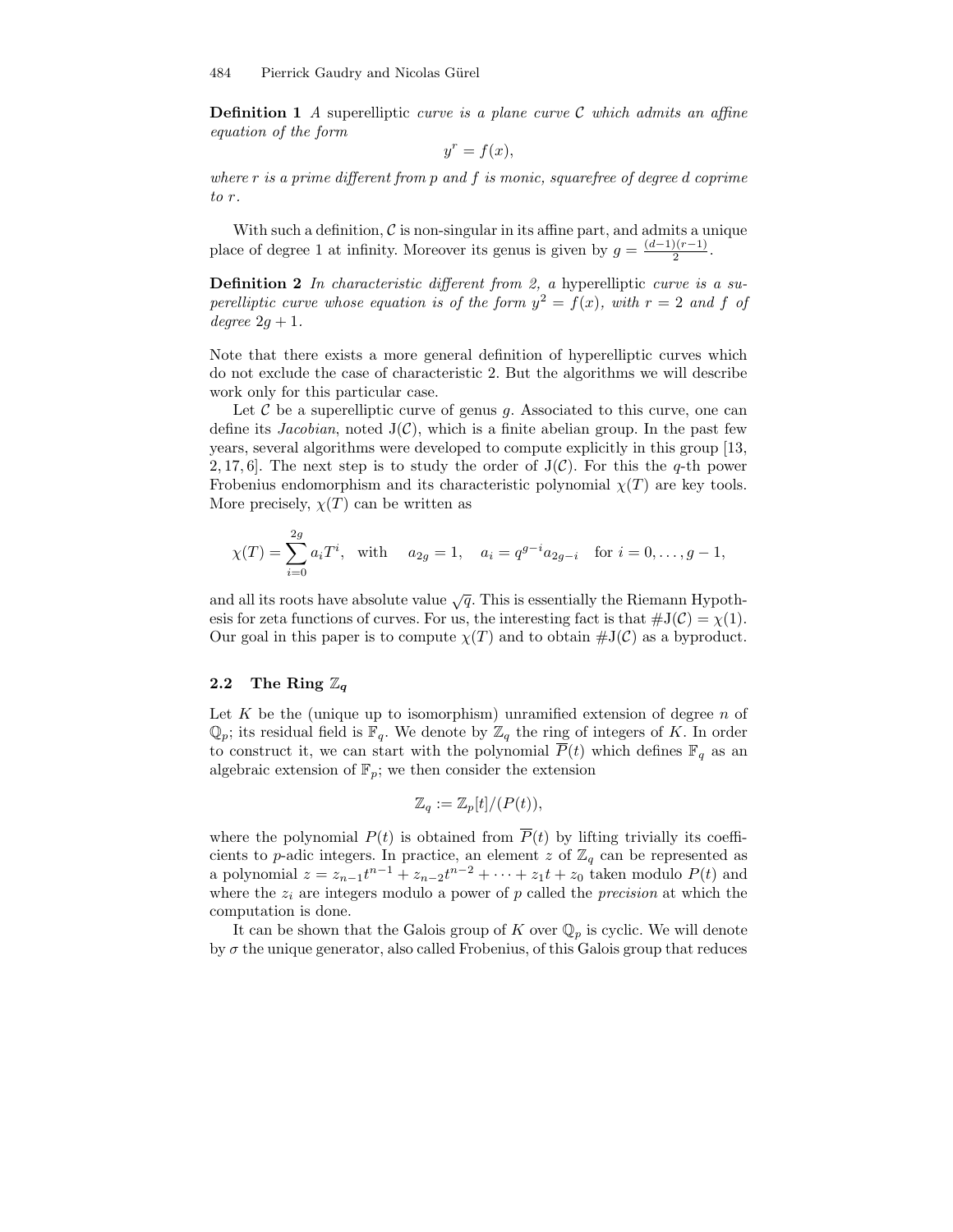modulo p to the p-th power Frobenius in  $\mathbb{F}_q$ . There is no trivial formula for writing  $z^{\sigma}$  for an element z in  $\mathbb{Z}_q$  expressed on a polynomial basis as above. Later on, we will describe how to precompute  $t^{\sigma}$  and then  $z^{\sigma}$  is obtained as follows:

$$
z^{\sigma} = \left(\sum_{i=0}^{n-1} z_i t^i\right)^{\sigma} = \sum_{i=0}^{n-1} z_i (t^{\sigma})^i.
$$

# 3 Kedlaya's Algorithm and its Extension

### 3.1 Overview of Kedlaya's Algorithm for Hyperelliptic Curves

Let C be a hyperelliptic curve of genus g given by its equation  $y^2 = \overline{f}(x)$  over  $\mathbb{F}_q$ . Following the construction of Kedlaya (see also [20], page 72), we consider the curve  $\mathcal{C}'$  obtained from  $\mathcal{C}$  by removing the point at infinity and the points with vertical tangent (i.e.  $y = 0$ ).

There is a way to lift the coordinate ring of  $\mathcal{C}'$  called the weak completion [27], with the nice property that its cohomology verifies a "Lefschetz trace formula" [28] and hence gives information about the cardinalities of the initial curve C.

Taking a low<br>brow point of view in which we can forget about the curve<br>  $\mathcal{C}',$ we shall work on the vector space generated over the  $p$ -adic number field  $K$  by the following differential forms:

$$
\mathcal{D} = \left\langle \frac{x^i dx}{y}; \quad i \in [0, 2g - 1] \right\rangle,
$$

in which we have the relations coming from the equation of the curve and  $d\varphi(x, y) \equiv 0$  for every rational function  $\varphi$ . On the differential forms one can define a Frobenius action which is compatible with the p-th power Frobenius on C: take  $x^{\sigma} = x^p$ ,  $y^{\sigma}$  given by  $(y^{\sigma})^2 = f(x)^{\sigma}$  and  $(dx)^{\sigma} = px^{p-1}dx$ . Kedlaya shows in a constructive way that the space  $\mathcal D$  is stable under the action of this  $\sigma$ . Hence  $\sigma$  is an endomorphism of a vector space of dimension 2g; and everything is done in order for its characteristic polynomial to be closely related to the  $\chi(T)$  we are looking for. The heart of Kedlaya's algorithm is then to compute the matrix of  $\sigma$  for the given basis of  $\mathcal{D}$ .

For each i in  $[0, 2g - 1]$ ,

$$
\left(\frac{x^idx}{y}\right)^\sigma = \frac{1}{y^\sigma}\,px^{ip+p-1}dx,
$$

therefore the tricky part is the computation of  $\frac{1}{y^{\sigma}}$ . This is not defined in a lifted coordinate ring because it involves a square root and that is a reason why we use the weak completion. From a practical point of view, it means that we shall be able to expand  $\frac{1}{y^{\sigma}}$  as a power series in  $\tau = \frac{1}{y^2}$ : starting with the definition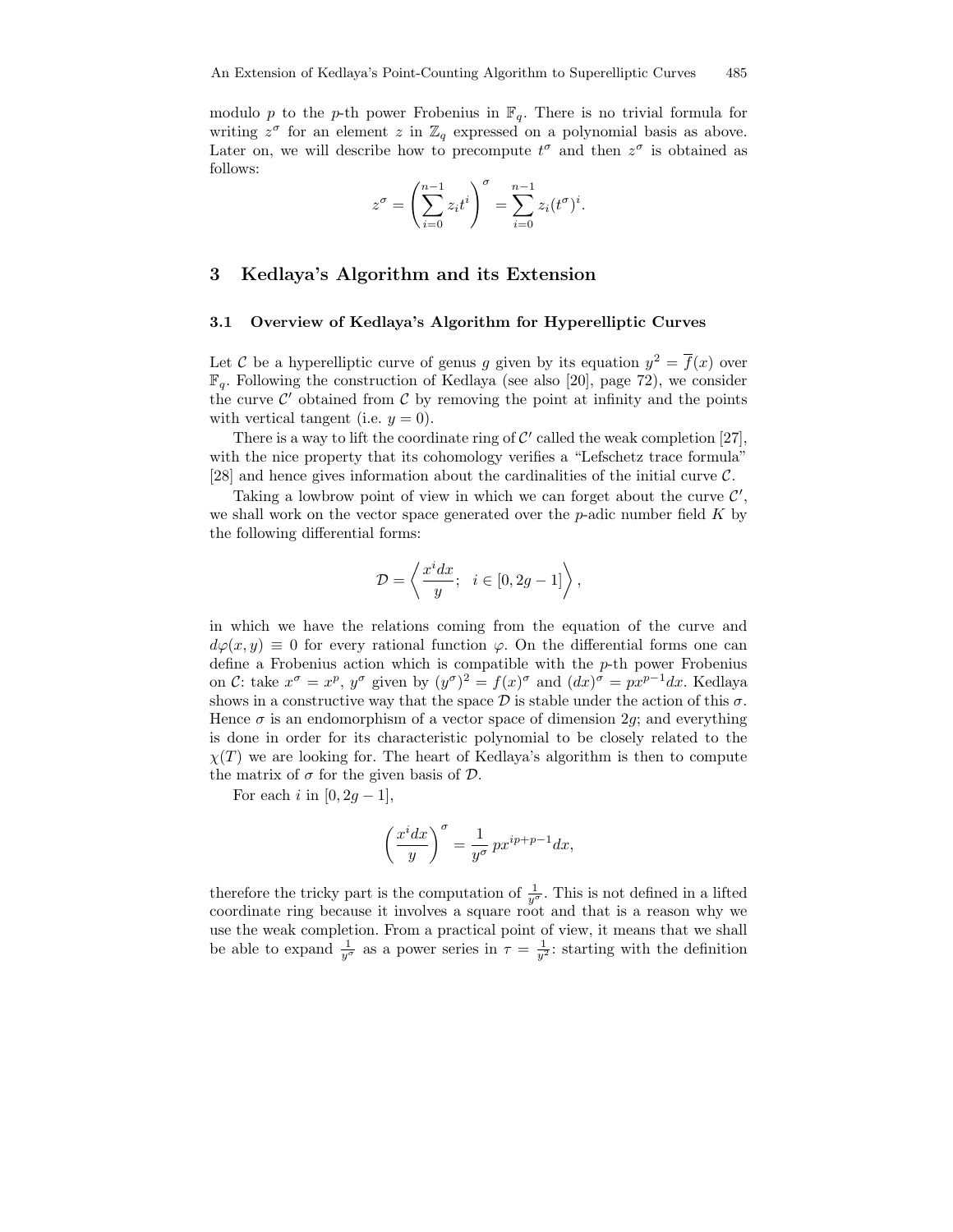$(y^{\sigma})^2 = f(x)^{\sigma}$ , we have

$$
\frac{1}{y^{\sigma}} = (f(x)^{\sigma})^{-1/2}
$$
\n
$$
= (f(x)^{\sigma} - f(x)^{p} + f(x)^{p})^{-1/2}
$$
\n
$$
= (f(x)^{p})^{-1/2} \left(1 + \frac{f(x)^{\sigma} - f(x)^{p}}{f(x)^{p}}\right)^{-1/2}
$$
\n
$$
= \frac{1}{y^{p}} \left(1 + \tau^{p}(f(x)^{\sigma} - f(x)^{p})\right)^{-1/2} .
$$

By the usual power series expansion of  $(1 + X)^{-1/2}$  we get an expression of the form

$$
\frac{1}{y^{\sigma}} = y^{-p} \sum_{k \ge 0} P_k(x) \tau^{pk} = y^{-1} \tau^{(p-1)/2} \sum_{k \ge 0} P_k(x) \tau^{pk}.
$$

Note that p divides  $(f(x)^{\sigma} - f(x)^p)$  so that the power of p dividing  $P_k(x)$  tends to infinity as k grows (actually this is what is expected due to the theoretical construction of the weak completion). We can now write

$$
\left(\frac{x^i dx}{y}\right)^{\sigma} = \left(\sum_{k\geq 0} Q_k(x)\tau^k\right) \frac{dx}{y},
$$

where  $Q_k(x)$  are polynomials. The algorithm proceeds as follows: we compute this expression up to some precision in  $\tau$ , and then we use the relations in  $\mathcal D$ described above to reduce the expression to a polynomial of degree at most 2g−1, times  $\frac{dx}{y}$ . In this way we shall prove that  $\mathcal{D}$  is indeed  $\sigma$ -stable and moreover we obtain an explict description of the action of  $\sigma$  on the basis. For this we will use three strategies of reduction:

Red 1. First of all, using the equation of the curve, one can write

$$
Q_k(x)\tau^k = (\alpha_k(x)f(x) + \beta_k(x))\tau^k = \alpha_k(x)\tau^{k-1} + \beta_k(x)\tau^k,
$$

where  $\alpha_k$  and  $\beta_k$  are the quotient and the remainder in the division of  $Q_k$ by f. Therefore one can assume that  $Q_k(x)$  is of degree at most 2g for all k, except for  $Q_0(x)$  for which one can show that the degree is at most  $2pq-1$ .

Red 2. Then we use the relations of cohomology to rewrite the series in the form  $Q(x) \frac{dx}{y}$ . Fix  $k \ge 1$  and consider the term  $Q_k(x) \tau^k \frac{dx}{y}$ . Let  $U(x)$  and  $V(x)$  be such that  $Q_k(x) = U(x)f(x) + V(x)f'(x)$  (they do exist because f is squarefree). Using

$$
d\left(\frac{V(x)}{y^{2k-1}}\right) \equiv 0,
$$

one obtains

$$
Q_k(x)\,\tau^k\frac{dx}{y}\equiv \left(U(x)+\frac{2}{2k-1}V'(x)\right)\,\tau^{k-1}\frac{dx}{y}
$$

.

Repeating this for decreasing  $k$ 's, we can rewrite everything on the constant term of the series.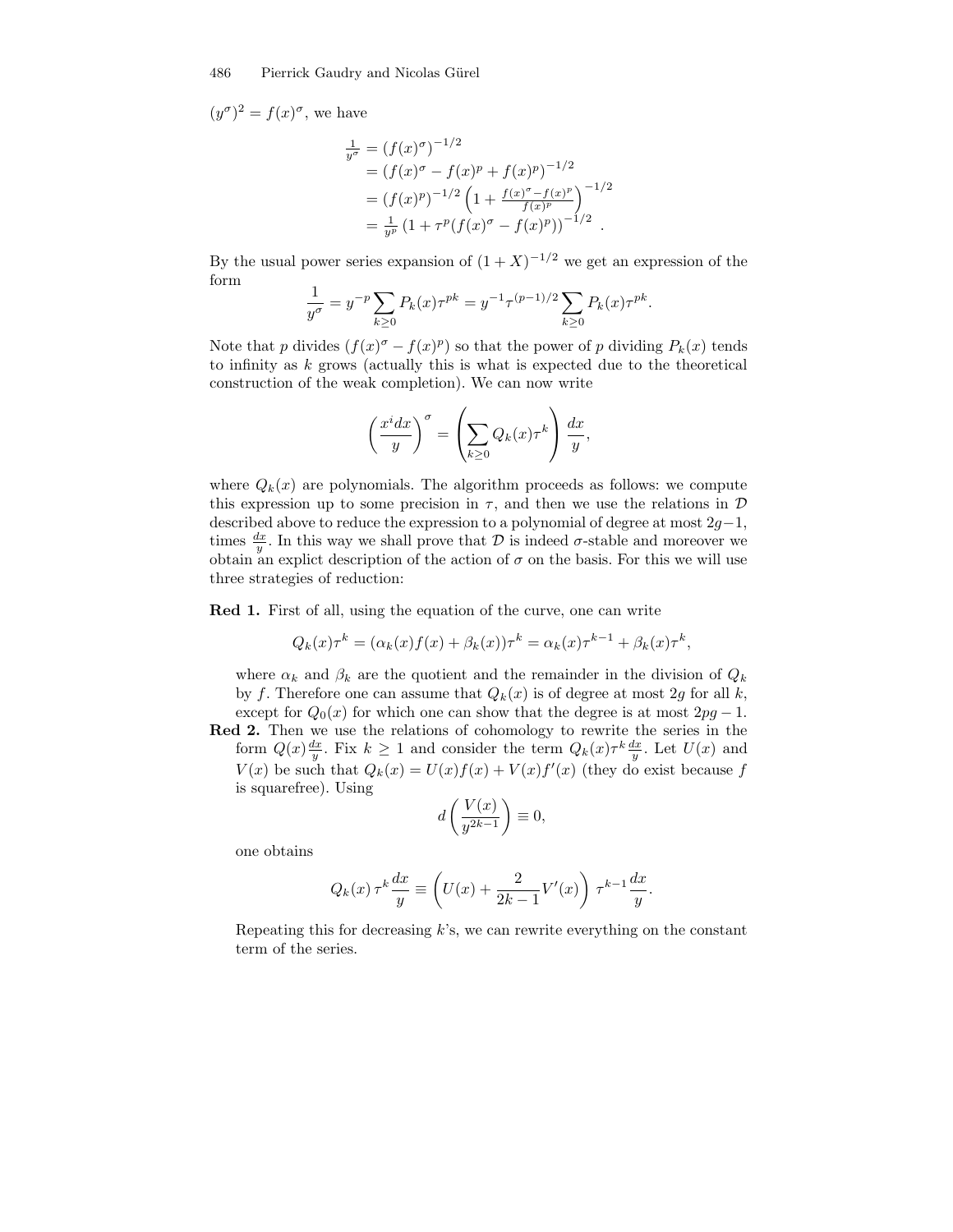**Red 3.** Finally, in the expression  $Q(x) \frac{dx}{y}$  that we obtained, one can reduce the degree  $\delta$  of  $Q$  to at most  $2g - 1$  in the following way. Assume  $\delta \geq 2g$ : using

$$
d(x^{\delta - 2g}y) \equiv 0,
$$

one gets a polynomial of degree  $\delta$  that can be subtracted from  $Q$ .

At this point, we have computed a  $2g \times 2g$  matrix M such that

$$
\begin{pmatrix}\n\frac{dx}{y} \\
\vdots \\
\frac{x^{2g-1}dx}{y}\n\end{pmatrix}^{\sigma} = M \begin{pmatrix}\n\frac{dx}{y} \\
\vdots \\
\frac{x^{2g-1}dx}{y}\n\end{pmatrix}.
$$

Most of the operations done during the computation involve elements of  $\mathbb{Z}_q$ , but at the end we may have to divide by small powers of  $p$ . Finally the coefficients of M lie in  $p^{-s}\mathbb{Z}_q$  with a small, predictable s, which depends only on p and g.

The final step is then to compute the characteristic polynomial of the matrix

$$
MM^{\sigma}\cdots M^{\sigma^{n-1}},
$$

which has coefficients in  $\mathbb{Z}_2$  and is a p-adic approximation of  $\chi(T)$ .

#### 3.2 Superelliptic Curves

Let C be a superelliptic curve given by its equation  $y^r = \overline{f}(x)$  with  $\overline{f}$  of degree d over  $\mathbb{F}_q$ . The theory is exactly the same as for hyperelliptic curves. In the present case, the space of differential forms we consider is

$$
\left\langle \frac{x^idx}{y^j};\ \ i\in[0,d-2],\ j\in[1,r-1]\right\rangle.
$$

The Frobenius action lifting the p-th power Frobenius on  $\mathcal C$  is defined similarly: take  $x^{\sigma} = x^p$ ,  $y^{\sigma}$  given by  $(y^{\sigma})^r = f(x)^{\sigma}$  and  $(dx)^{\sigma} = px^{p-1}dx$ .

Again, the space of differential forms has been chosen such that it is stable under the action of  $\sigma$ ; we will now describe the reduction process which allows us to rewrite  $\left(\frac{x^i dx}{y^j}\right)$  $\int_{0}^{\sigma}$  over the basis. Fix an  $i \in [0, d-2]$  and a  $j \in [1, r-1]$ . We can write  $\left(\frac{1}{y^j}\right)$  $\int_{0}^{\dot{\sigma}}$  as a power series

$$
\left(\frac{1}{y^j}\right)^{\sigma} = y^{-jp} \left(1 + \frac{f(x)^{\sigma} - f(x)^p}{y^{rp}}\right)^{-j/r} = y^{-jp} \sum_{k \ge 0} P_k(x) \tau^{pk},
$$

where we have set  $\tau = y^{-r}$ . Hence we can write

$$
\left(\frac{x^i dx}{y^j}\right)^{\sigma} = \left(\sum_{k\geq 0} Q_k(x)\tau^k\right) \frac{dx}{y^{jp \bmod r}}.
$$

In the following, we let  $\ell = ip \mod r$ . We now proceed with three reduction steps similar to those we had for hyperelliptic curves.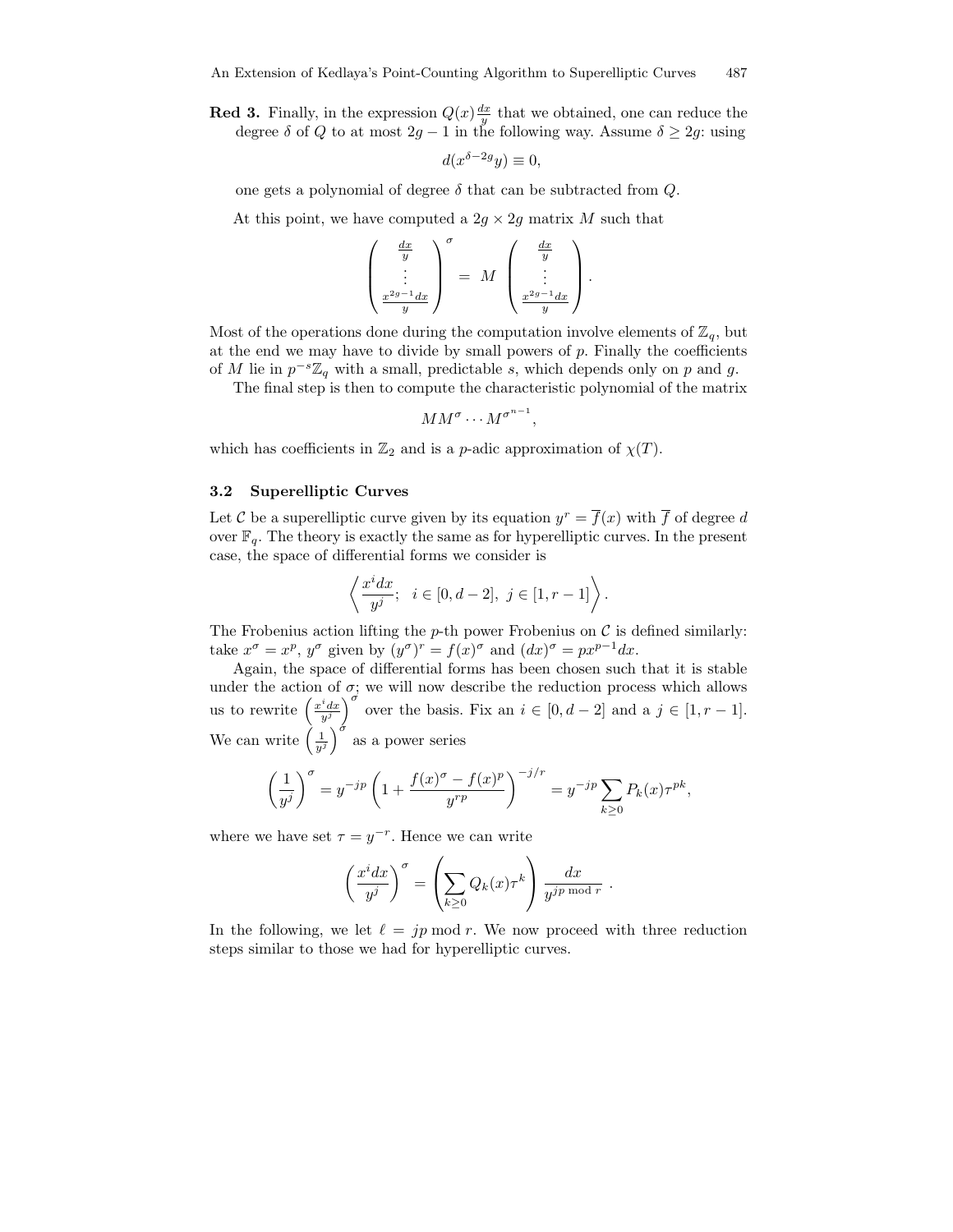- **Red 1.** First, use the equation of the curve to obtain a series where the  $Q_k(x)$ are of degree at most  $d-1$ , except for the first one.
- **Red 2.** Then, rewrite the term in  $\tau^k$  as a term in  $\tau^{k-1}$ . For  $k \geq 1$ , let  $U(x)$  and  $V(x)$  be such that  $Q_k(x) = U(x)f(x) + V(x)f'(x)$ , one has

$$
Q_k(x)\,\tau^k\frac{dx}{y^{\ell}}\equiv \left(U(x)+\frac{r}{r(k-1)+\ell}V'(x)\right)\tau^{k-1}\frac{dx}{y^{\ell}}.
$$

**Red 3.** Finally, we are left with an expression of the form  $Q(x) \frac{dx}{y^{\ell}}$ , where  $Q(x)$  is a polynomial of degree  $\delta$  that we can reduce to degree at most  $d-2$ : assume  $\delta \geq d-1$ , the exact differential  $d(x^{\delta-d+1}y^{r-l}) \equiv 0$  gives a polynomial of degree  $\delta$  that can be subtracted from  $Q(x)$ .

We obtain a  $2g \times 2g$  matrix M and we conclude as before by taking the characteristic polynomial of its "norm".

Note that the differential forms in  $\frac{dx}{y^j}$  are sent by  $\sigma$  to the subspace generated by forms in  $\frac{dx}{y^{\ell}}$  with  $\ell = jp \mod r$ . As a consequence, M is a matrix that can be viewed in blocks of size  $d-1$ , with the property that there is exactly one non-zero block in each row block and each column block.

### 4 Details and Complexity

#### 4.1 Precision of the Computation

The intermediate result obtained from the algorithm of section 3 is an approximation of the polynomial  $\chi(T)$  that we are looking for, and by computing to sufficient precision we can determine it exactly. Two parameters have to be tuned, to ensure that at the end we get enough information to conclude. The first is the *p*-adic precision  $p^{\nu}$  at which we truncate elements of  $\mathbb{Z}_p$ . The second is the  $\tau$ -adic precision at which we truncate the series.

Bounds on the coefficients of  $\chi(T)$  can be deduced from the bounds on its roots:  $|a_i| \leq {2g \choose i} q^{i/2}$  for  $i \in [1, g]$ . We assume that q is large compared to the genus, so that  $a_g$  determines the required precision. Hence we need to know  $\chi(T)$  modulo  $\lceil 2\binom{2g}{g}q^{g/2}\rceil$  to be sure to recover all the coefficients. Therefore the working precision should be at least

$$
\nu = \left\lceil \log_p \left( 2 \binom{2g}{g} q^{g/2} \right) \right\rceil.
$$

The precision in  $\tau$  is more problematic: at first sight it is not clear that we do not need all the terms of the series to get a result which makes sense even modulo  $p$ . Actually in the power series expansion, one can see that the coefficient in  $\tau^k$  (which is a polynomial over  $\mathbb{Z}_q$ ) is divisible by a power of p which grows to infinity at the speed of  $k/p$ . Hence it appears that the precision  $\mu$  in  $\tau$  should be at least p times the p-adic precision  $\nu$ . Moreover, the reduction process also perturbs things: starting with a term  $Q_k(x) \tau^k \frac{dx}{y^{\ell}}$ , with  $p^m$  dividing  $Q_k(x)$ , one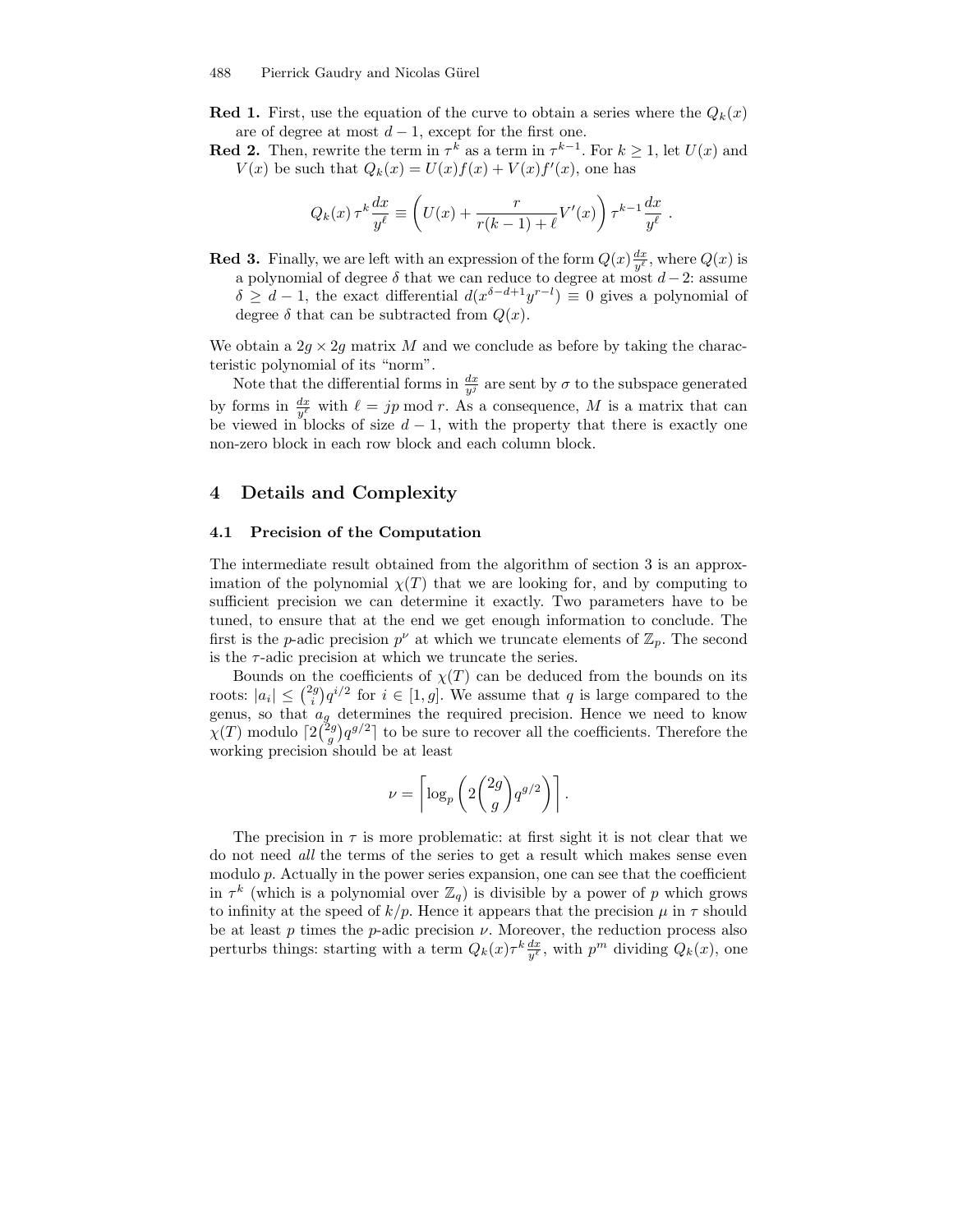reduces to a differential form  $Q(x) \frac{dx}{y^{\ell}}$  and  $p^m$  does not divide  $Q(x)$  any more. In Lemma 1 of [18], Kedlaya shows that we can bound the loss of precision by  $\log_p(r k + \ell)$ . Acordingly, it is sufficient to enlarge  $\mu$  slightly to ensure that at the end we have the required precision. A tedious calculation leads to the following choice for  $\mu$ : we take the smallest  $\mu$  such that

$$
\mu > p\nu - \frac{p}{r} + p \log_p((r+1)\mu - 1).
$$

### 4.2 Detailed Algorithm

We summarize the algorithm in the following:

**Input:** A superelliptic curve  $y^r = \overline{f}(x)$  over  $\mathbb{F}_q$ ,  $q = p^n$ , the degree of f is noted  $d, g = \frac{(d-1)(r-1)}{2}$  $\frac{r-1}{2}$ .

**Output:** The characteristic polynomial  $\chi(T)$ .

- **1.** Set the *p*-adic working precision  $\nu = \lceil \log_p(2\binom{2g}{g}q^{g/2}) \rceil$  and set the maximal precision  $\mu$  for the series to be the smallest value such that  $\mu > p\nu - \frac{p}{r} + \frac{p}{r}$  $p \log_p((r+1)\mu-1).$
- **2.** Let  $S = 1 + (f(x)^{\sigma} f(x)^{p}) \tau^{p}$ , where  $f(x)$  is the polynomial  $\overline{f}(x)$  where the coefficients are lifted arbitrarily from  $\mathbb{F}_q$  to  $\mathbb{Z}_q$ .
- **3.** Compute  $S^{-1/r}$  as a truncated series in  $\tau$ , to precision  $\tau^{\mu}$ . For this, use a Newton iteration  $X \leftarrow \frac{1}{r}((r+1)X - SX^{r+1})$ , initialized with  $X = 1$ . At each step in the recursion, use **Red1** to keep the coefficients of the series of degree at most  $d-1$ .
- 4. Compute  $S^{-j/r}$  for  $j \in [2, r-1]$  up to precision  $\tau^{\mu}$ . This is done by multiplying  $S^{-1/r}$  by itself repeatedly; again, use **Red1** after each multiplication.
- **5.** For each  $i \in [0, d 2]$  and  $j \in [1, r 1]$  do

**a.** Compute 
$$
\omega_{ij} = \left(\frac{x^i dx}{y^j}\right)^{\sigma} = p\tau^{jp \text{div}} x^{ip+p-1} S^{-j/r} \frac{dx}{y^{jp \text{ mod } r}}
$$
.

- **b.** Use **Red 2** to write  $\omega_{ij}$  in the form  $Q(x) \frac{dx}{y^{jp \mod r}}$ .
	- During this reduction it is sometimes necessary to divide by an integer which is divisible by  $p$ . In theory, this ought to reduce the precision of the computation. Actually, when this occurs, one adds some arbitrary noise to "force" the precision to remain maximal. This strange way of doing things does not actually affect the final result because this noise will cancel out during the whole process. This is ensured by Lemma 1 in [18], which extends naturally to the superelliptic case.
- c. Use Red 3 to reduce the degree of  $Q(x)$ .
- **6.** Compute the matrix M, its norm and its characteristic polynomial  $\tilde{\chi}(T) = \sum_{\tilde{\chi} \in \mathcal{R}^k} \tilde{\chi}(\tilde{\chi}^k)$  $\sum_{0\leq k\leq 2g} \tilde{a}_k T^k.$
- 7. For  $k \in [1, g]$ , find the integer  $a_k$  in  $\left[-\frac{p^{\nu}}{2}\right]$  $\frac{p^{\nu}}{2}, \frac{p^{\nu}}{2}$  $\left[\frac{p^{\nu}}{2}\right]$  congruent to  $\tilde{a}_k$  modulo  $p^{\nu}$ . Return the corresponding  $\chi(T)$ .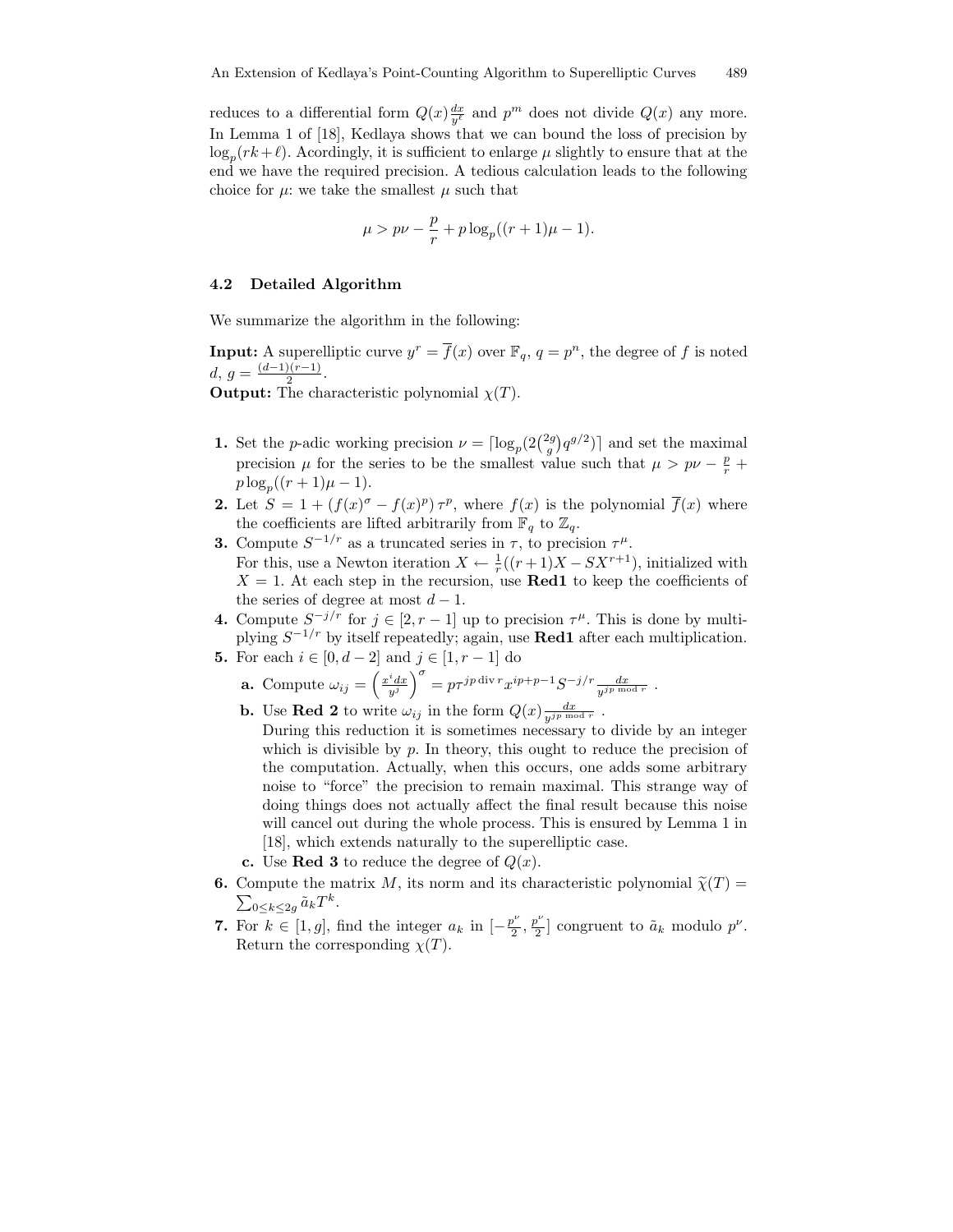#### 4.3 Complexity

For the complexity analysis we shall make the following assumptions:

- The characteristic  $p$  is fixed;
- The parameters  $r$  and  $d$  of the curves are fixed, hence also the genus;
- Each time we have to do a multiplication between two elements of a rather complicated structure (truncated series over polynomials over polynomials over integers), we assume that we pack everything into large integers and that we use Schönhage's fast multiplication algorithm. A multiplication between two objects of bit-size N is then assumed to take time  $O(N^{1+\varepsilon})$ .

In Step 2 we have to apply Frobenius to some elements of  $\mathbb{Z}_q$ . For this, note that t being a root of  $P(t)$ , so is  $t^{\sigma}$ . Therefore,  $t^{\sigma}$  can be obtained by a Newton iteration  $X \leftarrow X - P(X)/P'(X)$  initialized with  $t^p$ . This is just a precomputation and moreover the cost is comparable to the rest of the algorithm. Thereafter, it is possible to obtain the Frobenius of an element in  $\mathbb{Z}_q$  in time  $O(n^{3+\epsilon})$ .

Step 3 is a Newton lifting. The cost is bounded by a constant times the cost of the last iteration. This last iteration costs a few multiplications between objects which are polynomials of degree  $\mu$  over polynomials of degree  $d-1$  with coefficients in  $\mathbb{Z}_q$ . An element of  $\mathbb{Z}_q$  is of bit-size  $n\nu$ , therefore the bit-size of the objects is  $n\nu\mu d = O(n^{3+\epsilon})$ . Hence the  $O(1)$  multiplications we have to do in the final iteration take time in  $O(n^{3+\epsilon})$ . Applying **Red 1** to the result has the same asymptotic complexity (we have to visit the whole object and the runtime is linear in its size) but is faster in practice. Finally the overall complexity of Step 3 is in  $O(n^{3+\epsilon})$ .

In Step 4 we do a constant number of multiplications (remember  $r$  is constant) and then an application of **Red 1** to objects of size in  $O(n^{3+\epsilon})$ . Again the complexity is  $O(n^{3+\epsilon})$ . Note that in the hyperelliptic case, this step does not exist.

In Step 5 we repeat a reduction process  $2q$  times using Red 2 and Red 3. More precisely, Substep 5.a is only reorganizing and applying Red 1; this takes negligible time. In Substep 5.b we repeat  $\mu$  times a process which involves elementary operations over polynomials of degree at most  $d$  over  $\mathbb{Z}_q$ , i.e. a constant number of operations in  $\mathbb{Z}_q$ . Hence Substep 5.b has a cost in  $O(n^{3+\varepsilon})$ . The third reduction in Substep 5.c is negligible.

In Step 6 the costly part is to compute the norm of the matrix. By a recursive "divide and conquer" computation, we can save some of the costly Frobenius computations and obtain a runtime again in  $O(n^{3+\epsilon})$ . In [31], Satoh proposes another method which can moreover save memory.

Putting everything together, the complexity of the algorithm is  $O(n^{3+\epsilon})$  in time and in space.

# 5 Numerical Results and Cryptographic Significance

As far as we know, even the original algorithm of Kedlaya has not yet been tested in practice. Therefore, we did our first implementation with the first aim of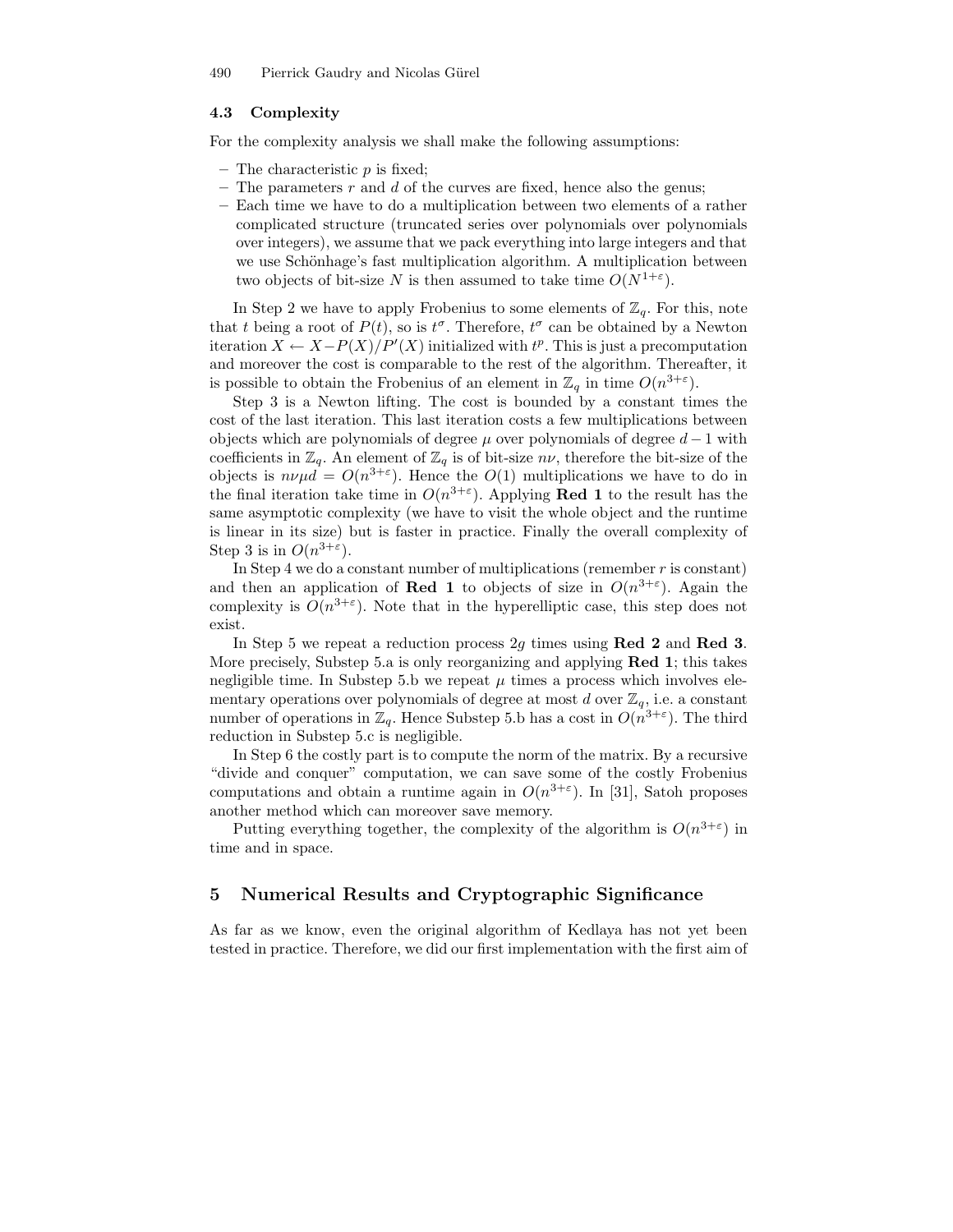validating Kedlaya's algorithm and our extension. We used Magma, version 2.7, which allowed us to easily manipulate quite complicated objects: it is possible in MAGMA to construct the ring  $\mathbb{Z}_q$  and to build the ring of series over polynomials over  $\mathbb{Z}_q$  which is required. However, by taking such a high programming level, we can not really hope to do all the optimizations we could dream of; furthermore, there are some small bugs in our version of Magma which make us lose precision from time to time and we had to take a (constant) added margin in the precision of the computations. Therefore the results we give here are just meant to show that the algorithm works in practice and that cryptographic sizes are clearly reachable. We are currently working on an optimized implementation in C which should reduce the runtime significantly.

All the examples have been run on an Alpha EV6 at 667 MHz. The numbers of points are small enough that it is possible to factor them and prove the results. The space requirement was roughly 150 MB.

### 5.1 Hyperelliptic Examples

In the hyperelliptic case, we cannot take a field of characteristic 2 for which the algorithm is not designed. We carried out our experiments with finite fields of characteristic 3.

#### Example 1.

In  $\mathbb{F}_{3^{53}}$ , we take the generator t given by  $t^{53} + 2t^4 + 2t^3 + 2t^2 + 1 = 0$  and consider the genus 2 randomly chosen curve given by

 $y^2 = x^5 + t^{2321121798755003703020989}x^4 + t^{8444066873716648223072527}x^3 +$  $t^{7946343052437940195139141}x^2 + t^{10959512142684015392587300}x +$  $t^{11366373156356845343093334}$ .

After about 22 hours of computation we found the coefficients of its characteristic polynomial to be

$$
\begin{array}{l} a_1=3767947898876,\\ a_2=16462680188903823501200294, \end{array}
$$

which yields a cardinality of

 $N = 375710212613709295385367112322529717794218564821248.$ 

#### Example 2.

We took a randomly chosen curve over the finite field  $\mathbb{F}_q$  with  $q = 3^{37}$ . Let t with minimal polynomial  $t^{37} + t^3 + 2t^2 + 2t + 1$ , and consider the genus 3 curve of equation

```
y^2 = x^7 + t^{145005605337803244}x^6 + t^{367106618571281107}x^5 + t^{377813655811225893}x^4 +t^{47288412099057887}x^3 + t^{55871015404698790}x^2 + t^{232037785016055219}x +t^{286815047052544398}.
```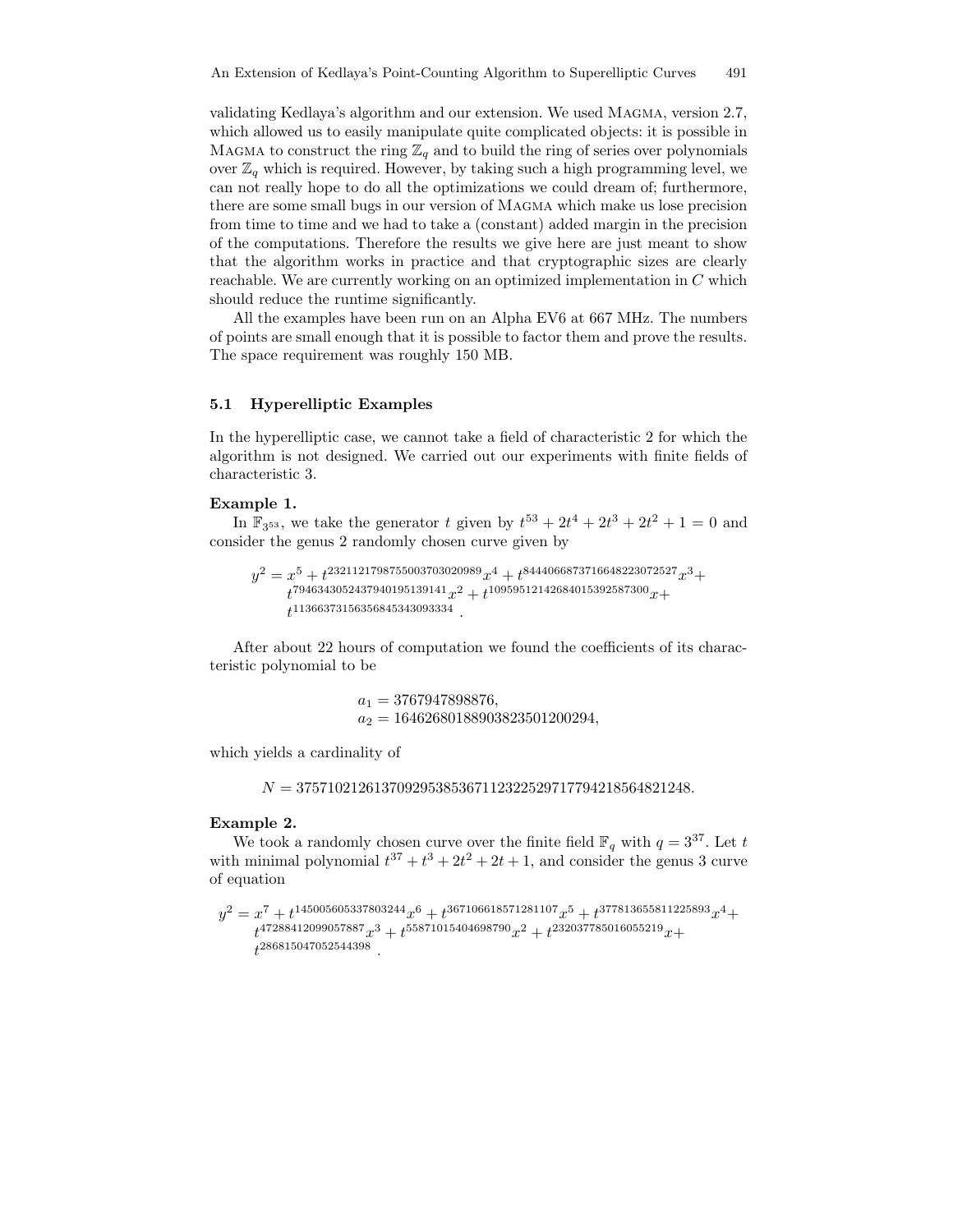After about 30 hours of computation we found the coefficients of its characteristic polynomial to be

```
a_1 = 1128783670,a_2 = 1117168429648455309,a_3 = 886287268279616285414037148,
```
which yields a cardinality of

 $N = 91297581893980817420223885655399261733128358845689672.$ 

### 5.2 Superelliptic Examples

For superelliptic curves, we concentrate on characteristic 2 which is the most interesting case for practical applications.

### Example 1.

In  $\mathbb{F}_{2^{53}}$ , we take the generator t given by  $t^{53} + t^6 + t^2 + t + 1 = 0$  and consider the randomly chosen curve

$$
y^3 = x^4 + t^{2256567407303775}x^3 + t^{7508555791178511}x^2 + \\ t^{1136027055799467}x + t^{4967542575384673} \ .
$$

After about 22 hours of computation we found the coefficients of its characteristic polynomial to be

$$
\begin{array}{l} a_1=0,\\ a_2=-2299871474212151,\\ a_3=0, \end{array}
$$

which yields a cardinality of

 $N = 730750818665451438386441787834386121601727865546.$ 

The nullity of  $a_1$  and  $a_2$  is not a surprise: it is explained by the absence of third roots of unity in the base field (see below).

### Example 2.

In  $\mathbb{F}_{2^{58}}$ , we take the generator t given by  $t^{58} + t^{19} + 1 = 0$  and consider the random curve

$$
y^3 = x^4 + t^{184416898722999862}x^3 + t^{138153554162118062}x^2 + \\ t^{90053985362597546}x + t^{159188191651769175}\;.
$$

After about 28 hours of computation we found the coefficients of its characteristic polynomial to be

```
a_1 = 1346491223,a_2 = 540650236559852363,a_3 = 106786896758507851646763008,
```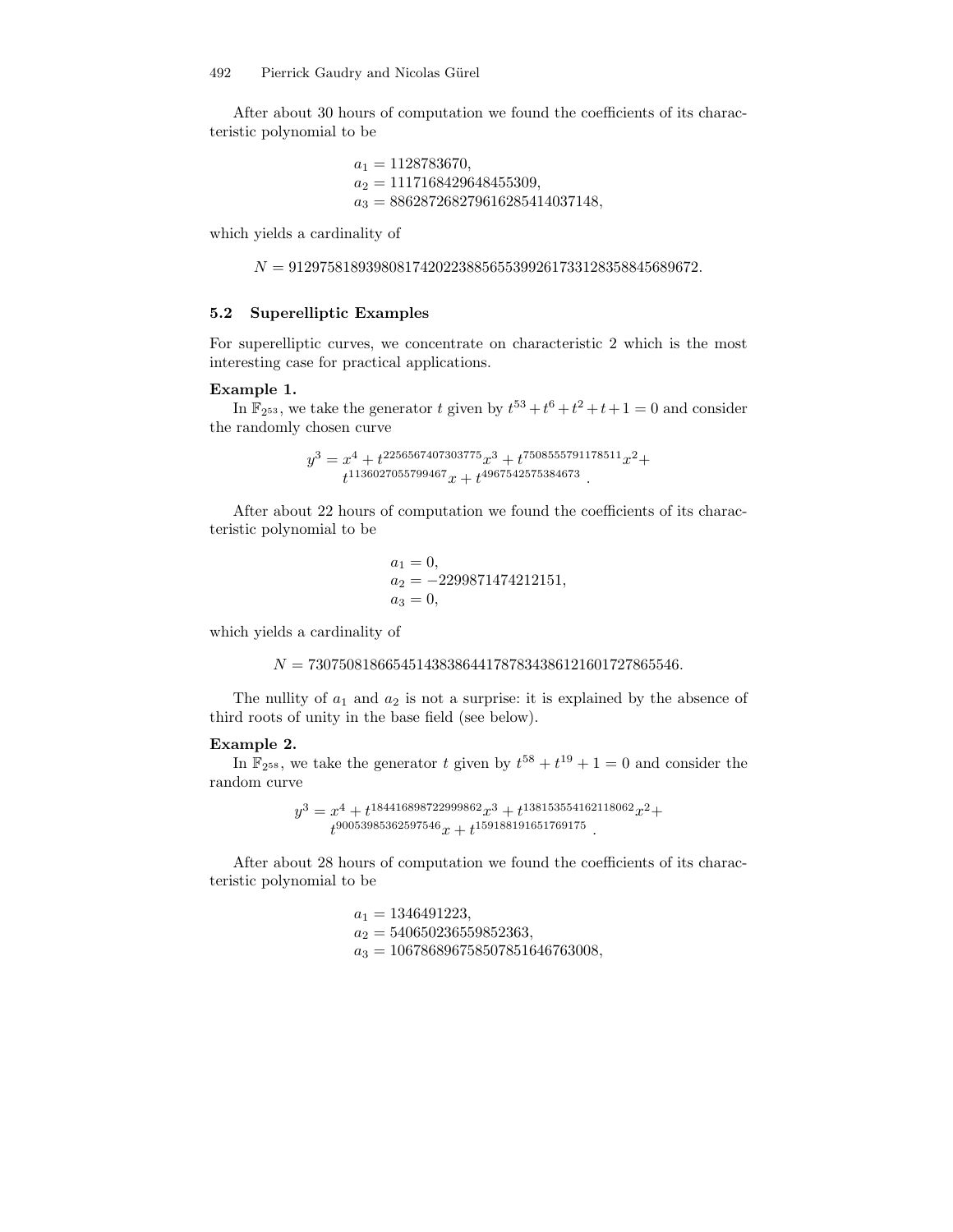which yields a cardinality of

 $N = 23945242937891627923322882122316144789744381897954979.$ 

The cardinalities we found were not (almost) prime and these curves should not be used in cryptography. We could have repeated the computations for several curves until we found a good curve. Note that an early-abort strategy cannot be used in this context.

### 5.3 Some Remarks about Superelliptic Curves in Cryptography

When one wants to build a cryptosystem based upon a curve, there are some security issues that have to be taken into account. Besides the fact that the number of points of the Jacobian should be (almost) prime, the following attacks (or threats) should be avoided:

- 1. Index-calculus attack for high genus curves [14, 4]: the genus of the curve should be at most 3.
- 2. MOV attack [25, 11]: the smallest k such that  $\#J(\mathcal{C})|q^k-1$  should be large.
- 3. Rück's attack  $[30]$ : the order of the subgroup in which we are working should be coprime to p.
- 4. The curve should not have "special properties".

Item 1 means that we are left with a small choice of non-elliptic curves useful for cryptography: hyperelliptic curves of genus 2 and 3, and superelliptic curves of the form  $y^3 = f(x)$  with f of degree 4.

Items 2 and 3 are almost always fulfilled when we choose random curves and the verification that this is indeed the case for a given curve is straightforward.

The fourth item is less precise but has its importance: nowadays some people do not recommend to use elliptic curves for which the class number of the ring of endomorphism is too small; the base field should be a prime field or a prime extension field due to the threat of an attack by Weil descent [16]; and more generally any special behavior of the curves could be considered as suspect.

Keeping all this in mind, consider now a curve  $\mathcal C$  of the form  $y^3 = f(x)$  with  $f$ of degree 4 over a field  $\mathbb{F}_q$ . Assume that q is congruent to 2 modulo 3. Then every element of  $\mathbb{F}_q$  is a cube. Therefore  $\#\mathcal{C}/\mathbb{F}_q$  is equal to  $q+1$ , counting the point at infinity. Furthermore this is the case in every extension of  $\mathbb{F}_q$  which does not contain the third roots of unity, namely every odd degree extension. A simple calculation with zeta functions shows that this implies that the coefficients  $a_1$ and  $a_3$  in the characteristic polynomial are zero, therefore  $\chi(T)$  is of the form  $T^6 + a_2T^4 + qa_2T^2 + q^3$ , as we observed in Example 1. It means that this curve is highly "non-random" among all the curves of genus 3. In particular, the 3 torsion part of the Jacobian is partly degenerate which is a first step towards supersingularity. In [35], the reader will find a survey about the gradation from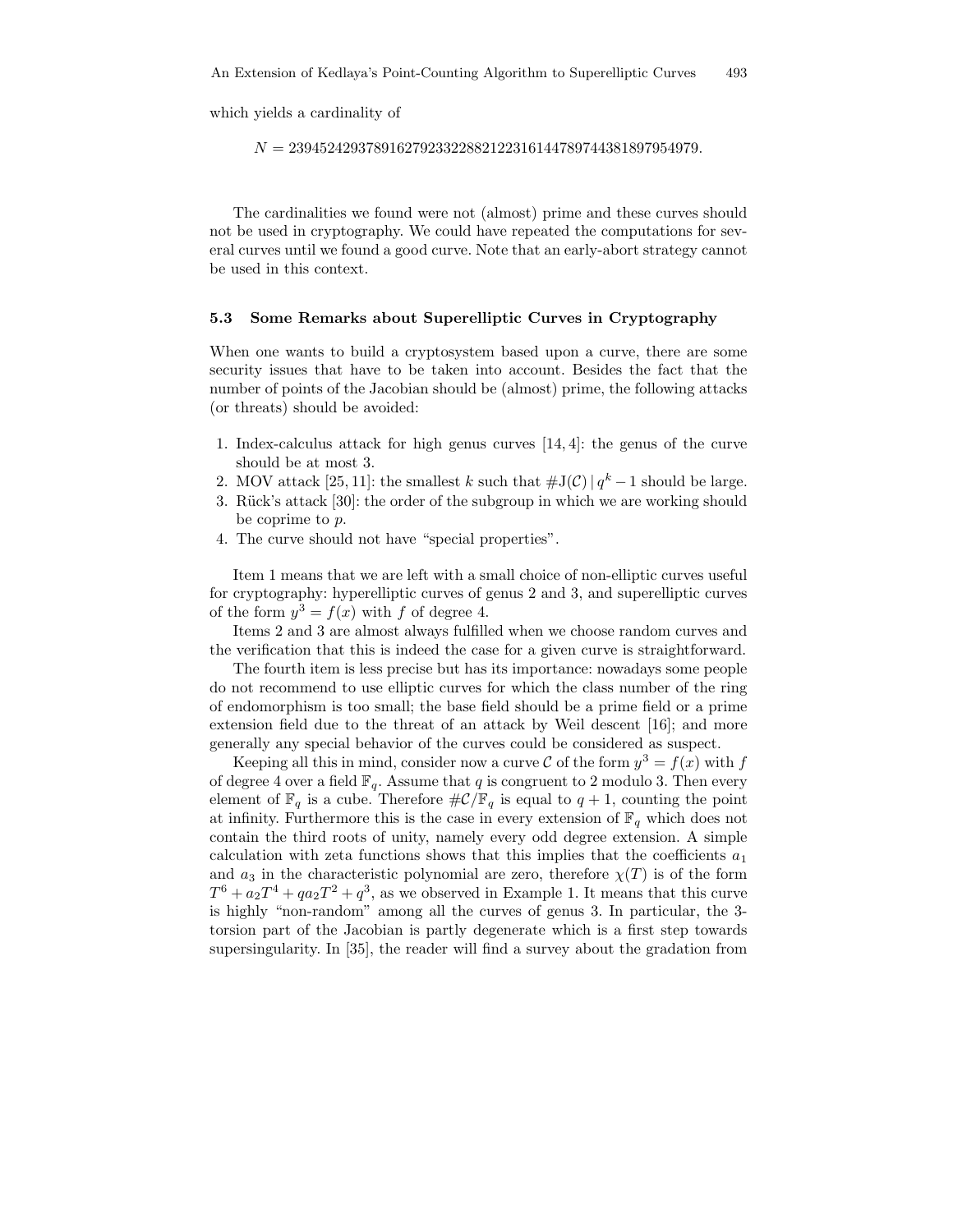ordinary curves to supersingular curves and the link with the Newton polygon of the characteristic polynomial.

Having noticed this, one is tempted to claim that it is safer to take a base field which includes the third roots of unity. However, we are confronted to another problem, at least in characteristic 2. Indeed,  $\mathbb{F}_{2^n}$  will contain the third root of unity if and only if  $n$  is even. We could then be subject to a Weil descent attack: if  $n = 2m$ , by doing a Weil restriction on  $J(\mathcal{C})$ , we get an abelian variety of dimension 6 over  $\mathbb{F}_{2^m}$ . If someone is able to draw a curve of genus 6 on this abelian variety, then the system is broken. As far as we know, nobody is able to find such a curve (if it exists!) but this could be threatening enough to discourage the use  $\mathcal C$  for cryptography.

This phenomenon is only true when one wants to use a base field of small characteristic. If we use a curve over a prime field, no Weil descent attack is to be feared and one can take a base field with roots of unity. This implies that there are additional automorphisms in the Jacobian and that the key-size should be slightly enlarged accordingly [8].

# 6 Conclusion

We have presented an extension of Kedlaya's algorithm in order to count points on superelliptic curves over finite fields of small characteristic. The time complexity is the same as the complexity for hyperelliptic curves. This complexity is asymptotically the same as the best known methods for counting points on elliptic curves. Note however that the  $\varepsilon$  which is involved in the expression  $O(\log^{3+\varepsilon} q)$  does not hide the same logarithmic factors. We obtained some numerical examples proving that it is now feasible to count points of random hyperelliptic and superelliptic curves up to genus 3, for cryptographic sizes.

Further research topics are: extend Kedlaya's algorithm for hyperelliptic curves to characteristic 2, reduce the space complexity to  $O(\log^2 q)$ , extend the algorithm to  $C_{ab}$  curves or even to more general varieties (in fact Monsky– Washnitzer cohomology exists for more general varieties).

### Acknowledgements

We are grateful to François Morain and to Guillaume Hanrot for their continuous support and many discussions during this work. A special thanks to Robert Harley for his close reading and his helpful comments.

Some of the computations were carried out on the machines of the UMS Medicis at École Polytechnique.

### References

1. L. M. Adleman, J. DeMarrais, and M.-D. Huang. A subexponential algorithm for discrete logarithms over the rational subgroup of the jacobians of large genus hyperelliptic curves over finite fields. In L. Adleman and M.-D. Huang, editors,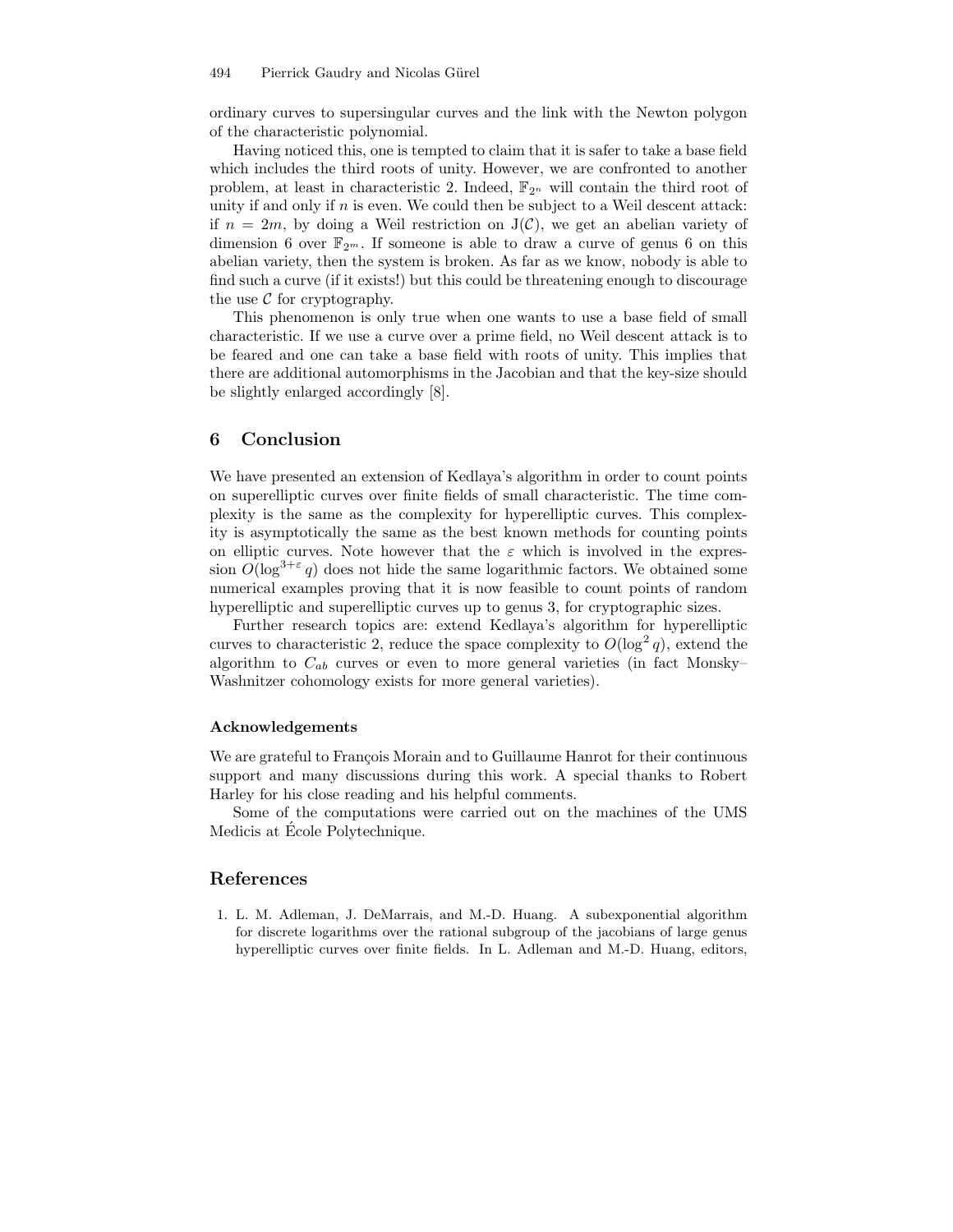ANTS-I, volume 877 of Lecture Notes in Comput. Sci., pages 28–40. Springer-Verlag, 1994.

- 2. S. Arita. Algorithms for computations in Jacobians of  $C_{ab}$  curve and their application to discrete-log-based public key cryptosystems. In Proceedings of Conference on The Mathematics of Public Key Cryptography, Toronto, June 12–17, 1999.
- 3. S. Arita. Construction of secure  $C_{ab}$  curves using modular curves. In W. Bosma, editor, ANTS-IV, volume 1838 of Lecture Notes in Comput. Sci., pages 113–126. Springer-Verlag, 2000.
- 4. S. Arita. Gaudry's variant against  $C_{ab}$  curve. In H. Imai and Y. Zheng, editors, Public Key Cryptography, volume 1751 of Lecture Notes in Comput. Sci., pages 58–67. Springer-Verlag, 2000.
- 5. S. Arita. Weil descent of elliptic curves over finite fields of characteristic three. In T. Okamoto, editor, Advances in Cryptolgy – ASIACRYPT 2000, volume 1976 of Lecture Notes in Comput. Sci., pages 248–258. Springer-Verlag, 2000.
- 6. A. Basiri, A. Enge, J.-C. Faugère, and N. Gürel. Fast arithmetic on superelliptic cubics. In preparation.
- 7. I. Blake, G. Seroussi, and N. Smart. Elliptic curves in cryptography, volume 265 of London Math. Soc. Lecture Note Ser. Cambridge University Press, 1999.
- 8. I. Duursma, P. Gaudry, and F. Morain. Speeding up the discrete log computation on curves with automorphisms. In K.Y. Lam, E. Okamoto, and C. Xing, editors, Advances in Cryptology – ASIACRYPT '99, volume 1716 of Lecture Notes in Comput. Sci., pages 103–121. Springer-Verlag, 1999.
- 9. M. Fouquet, P. Gaudry, and R. Harley. An extension of Satoh's algorithm and its implementation. J. Ramanujan Math. Soc., 15:281–318, 2000.
- 10. M. Fouquet, P. Gaudry, and R. Harley. Finding secure curves with the Satoh-FGH algorithm and an early-abort strategy. In B. Pfitzmann, editor, Advances in Cryptology – EUROCRYPT 2001, volume 2045 of Lecture Notes in Comput. Sci., pages 14–29. Springer-Verlag, 2001.
- 11. G. Frey and H.-G. Rück. A remark concerning  $m$ -divisibility and the discrete logarithm in the divisor class group of curves. Math. Comp., 62(206):865–874, April 1994.
- 12. W. Fulton. Algebraic curves. Math. Lec. Note Series. W. A. Benjamin Inc, 1969.
- 13. S. Galbraith, S. Paulus, and N. Smart. Arithmetic on superelliptic curves. To appear Math. Comp.
- 14. P. Gaudry. An algorithm for solving the discrete log problem on hyperelliptic curves. In B. Preneel, editor, Advances in Cryptology – EUROCRYPT 2000, volume 1807 of Lecture Notes in Comput. Sci., pages 19-34. Springer-Verlag, 2000.
- 15. P. Gaudry and R. Harley. Counting points on hyperelliptic curves over finite fields. In W. Bosma, editor, ANTS-IV, volume 1838 of Lecture Notes in Comput. Sci., pages 313–332. Springer-Verlag, 2000.
- 16. P. Gaudry, F. Hess, and N. Smart. Constructive and destructive facets of Weil descent on elliptic curves. To appear in J. Crypt.
- 17. R. Harasawa and J. Suzuki. Fast jacobian group arithmetic on  $C_{ab}$  curves. In W. Bosma, editor, ANTS-IV, volume 1838 of Lecture Notes in Comput. Sci., pages 359–376. Springer-Verlag, 2000.
- 18. K. Kedlaya. Counting points on hyperelliptic curves using Monsky-Washnitzer cohomology. Preprint, available at http://arXiv.org/abs/math/0105031, 2001.
- 19. N. Koblitz. p-adic numbers, p-adic analysis and Zeta-functions, volume 58 of Graduate Texts in Mathematics. Springer-Verlag, 1977.
- 20. N. Koblitz. p-adic analysis: a short course on recent work, volume 46 of London Math. Lec. Note Series. Cambridge University Press, 1980.